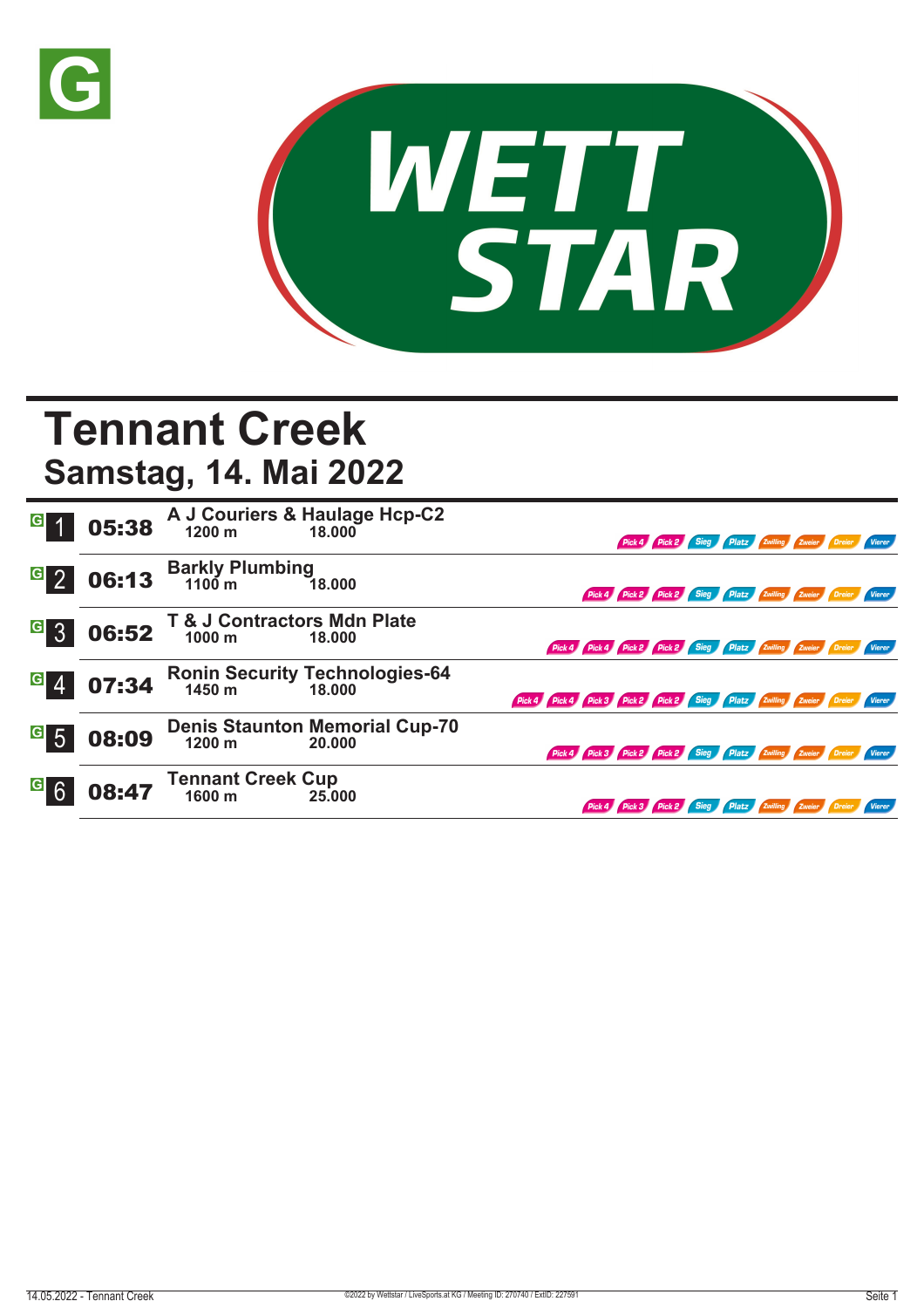| 14.05.2022 - Tennant Creek                                              |            |                                                            | Rennen#10                             |                                                               |                                   |   |                                         | Seite 2             |
|-------------------------------------------------------------------------|------------|------------------------------------------------------------|---------------------------------------|---------------------------------------------------------------|-----------------------------------|---|-----------------------------------------|---------------------|
| <b>WANN STARTET IHR PFERD</b>                                           |            |                                                            |                                       |                                                               |                                   |   |                                         |                     |
| Above Everage                                                           |            | Distant Lover                                              | Halogem                               | 4                                                             | New Roman                         | 5 | Shift The Risk                          |                     |
| Blue Jean Baby                                                          |            | Dreamtime Lady                                             | Lotion                                |                                                               | Policy                            |   | Shortball                               |                     |
| Bolt I Am                                                               |            | Esashi                                                     | <b>Marsalis</b>                       |                                                               | Redenzo Lad                       |   | Southern Bolt                           |                     |
| <b>Bull Market</b>                                                      |            | Exonerate                                                  | Masaru Warrior                        |                                                               | Saiken                            |   | Starouz                                 |                     |
| Dataset                                                                 |            | Gabriana                                                   | Me Cabo                               |                                                               | Salbris                           |   | Valenciano                              |                     |
| Decisive Heart                                                          |            | Golden Ripples                                             | Military Zone                         | 6                                                             | Sedona                            |   | White Kaps                              |                     |
| <b>WANN STARTET IHR JOCKEY / FAHRER</b><br>Casey Hunter<br>Sairyn Fawke |            | 1,2,3,4,5,6<br>1,2,4,5,6                                   | Jessie Philpot<br><b>Stan Tsaikos</b> | 1,2,3,4,5,6<br>1,2,3                                          | Paul Denton<br><b>Wayne Davis</b> |   | 1,3,4,5,6<br>2,3,4,5,6                  |                     |
|                                                                         |            |                                                            |                                       |                                                               |                                   |   |                                         |                     |
| <b>WANN STARTET IHR TRAINER</b>                                         |            |                                                            |                                       |                                                               |                                   |   |                                         |                     |
| Angela Forster<br>Greg Connor<br><b>Philip Cole</b>                     | 5,6<br>2,5 | <b>Barry Cooke</b><br>Jess Gleeson<br>2,4,6<br>Rene Taylor | 2,3,5<br>1,3,4                        | Carrol Hunter<br><b>Kerry Petrick</b><br><b>Terry Gillett</b> | 1,6<br>1,2,3                      |   | Garry Lefoe<br>Kym Healy<br>Will Savage | 1,4<br>4,5<br>2,3,6 |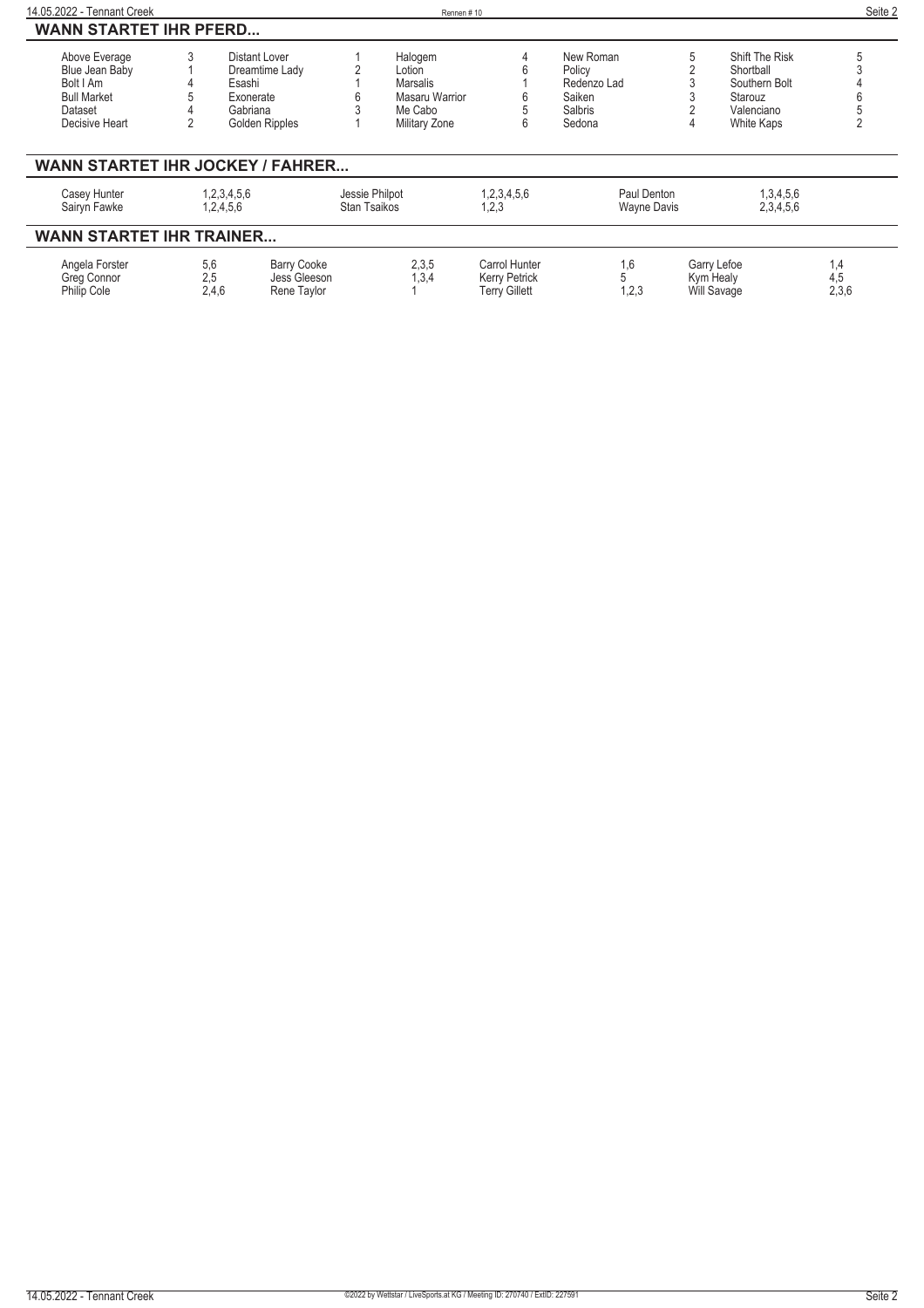|                    | 14.05.2022 - Tennant Creek                                                                             | Rennen #1                                          | Seite 3 |
|--------------------|--------------------------------------------------------------------------------------------------------|----------------------------------------------------|---------|
| $\overline{G}$     | 1200 m<br>18.000                                                                                       | A J Couriers & Haulage Hcp-C2<br>Rennpreis: 18.000 |         |
|                    | 05:38                                                                                                  |                                                    |         |
| 1200               | <b>Sieg</b><br>Zwilling<br><b>Platz</b><br>Zweier                                                      | Pick 2<br>Pick 4<br><b>Vierer</b><br><b>Dreier</b> |         |
| и                  | <b>Esashi</b><br>3j. br S (Kuroshio (Aus) - Euchre Star (Aus))<br>Trainer: Terry Gillett               |                                                    |         |
| 59.00              | K                                                                                                      |                                                    |         |
| Box: 2<br>ML: 22,0 | <b>Stan Tsaikos</b>                                                                                    |                                                    |         |
| 2                  | <b>Blue Jean Baby</b><br>5j. br S (Ferlax (Nz) - Silenzia Blue (Aus))<br>Trainer: Garry Lefoe          |                                                    |         |
| 56.00              |                                                                                                        |                                                    |         |
| Box: 5<br>ML: 3,0  | <b>Casey Hunter</b>                                                                                    |                                                    |         |
| 3                  | <b>Distant Lover</b><br>4j. b S (Dissident (Aus) - Lightning Love (Aus))<br>Trainer: Jess Gleeson<br>× |                                                    |         |
| 56.00              |                                                                                                        |                                                    |         |
| Box: 4<br>ML: 85,0 | <b>Sairyn Fawke</b>                                                                                    |                                                    |         |
| ◢                  | <b>Marsalis</b><br>5j. br W (Brazen Beau (Aus) - Magic Harmony<br>Trainer: Carrol Hunter<br>đQ.        |                                                    |         |
| 55.50              | ≝                                                                                                      |                                                    |         |
| Box: 3<br>ML: 5,0  | <b>Paul Denton</b>                                                                                     |                                                    |         |
| 5                  | <b>Golden Ripples</b><br>5j. br S (Golden Lake (Aus) - Perfectly Written<br>Trainer: Rene Taylor<br>æ  |                                                    |         |
| 55.00              |                                                                                                        |                                                    |         |
| Box: 1<br>ML: 95,0 | <b>Jessie Philpot</b>                                                                                  |                                                    |         |
| Ergebnis:          | Quoten:                                                                                                |                                                    |         |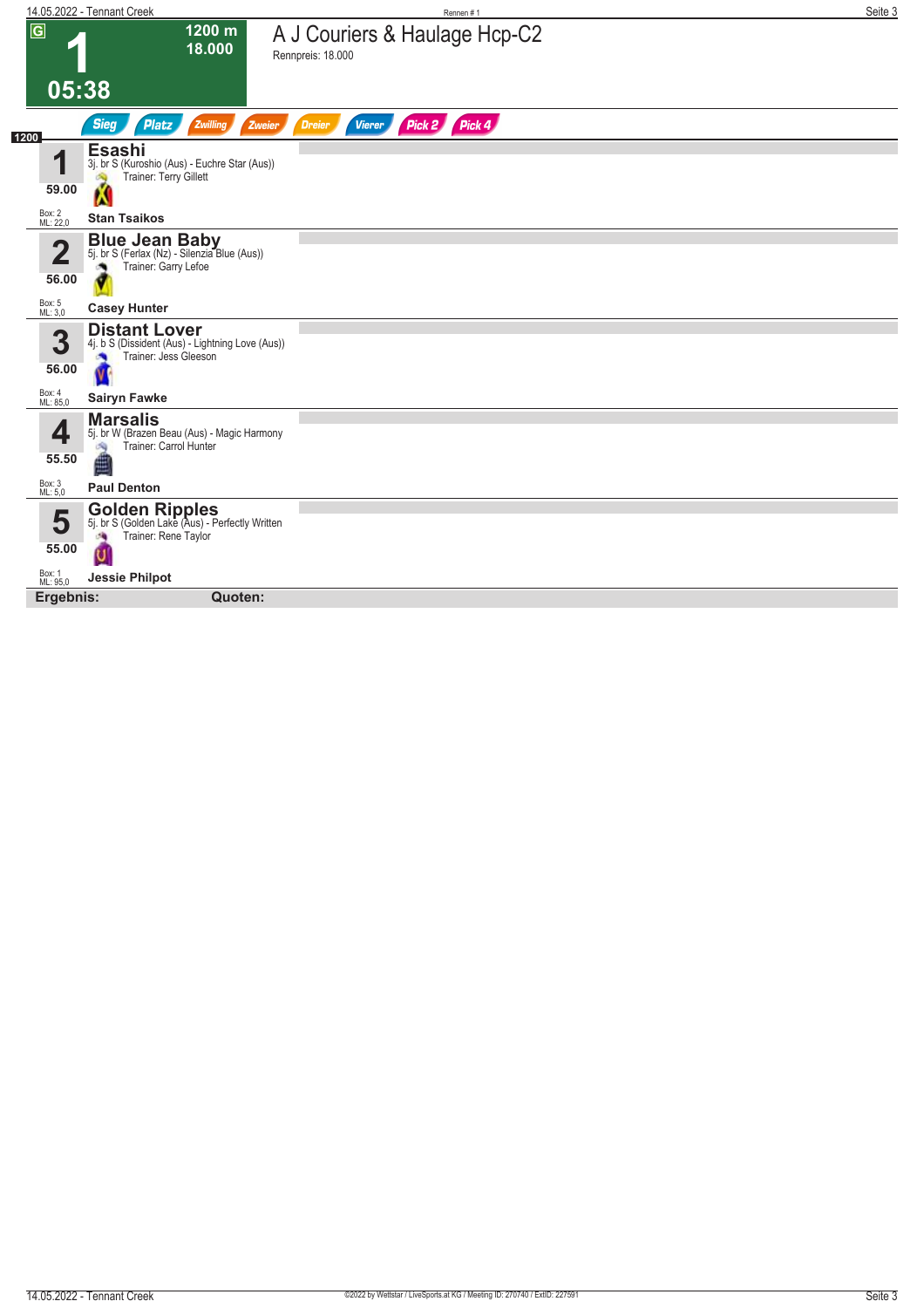|                            | 14.05.2022 - Tennant Creek                                                                           | Rennen #2                                              | Seite 4 |
|----------------------------|------------------------------------------------------------------------------------------------------|--------------------------------------------------------|---------|
| $\overline{G}$             | 1100 m<br>18.000                                                                                     | <b>Barkly Plumbing</b><br>Rennpreis: 18.000            |         |
|                            |                                                                                                      |                                                        |         |
| 06:13                      |                                                                                                      |                                                        |         |
| 1100                       | <b>Sieg</b><br>Zwilling<br>Platz<br>Zweier                                                           | Pick 2 Pick 2 Pick 4<br><b>Dreier</b><br><b>Vierer</b> |         |
| 4                          | <b>White Kaps</b><br>7j. b W (Kaphero (Aus) - White Fire (Aus))<br>Trainer: Greg Connor              |                                                        |         |
| 60.50                      | Ø                                                                                                    |                                                        |         |
| Box: 5<br>ML: 38,0         | <b>Jessie Philpot</b>                                                                                |                                                        |         |
| $\mathbf{\Omega}$<br>58.00 | <b>Decisive Heart</b><br>6j. b S (The Factor (Usa) - Fledgling (Aus))<br>Trainer: Philip Cole<br>Ge  |                                                        |         |
| Box: 1<br>ML: 6,0          | <b>Wayne Davis</b>                                                                                   |                                                        |         |
|                            |                                                                                                      |                                                        |         |
| 3                          | <b>Salbris</b><br>4j. b S (Spirit Of Boom (Aus) - I Like Red (Aus)<br>Trainer: Will Savage<br>đQ     |                                                        |         |
| 58.00                      |                                                                                                      |                                                        |         |
| Box: 2<br>ML: 26,0         | <b>Casey Hunter</b>                                                                                  |                                                        |         |
| ◢<br>56.00                 | <b>Policy</b><br>6j. b W (Exceed And Excel (Aus) - Doctrine (A<br>Trainer: Terry Gillett             |                                                        |         |
| Box: 4<br>ML: 26,0         | <b>Stan Tsaikos</b>                                                                                  |                                                        |         |
| 5                          | <b>Dreamtime Lady</b><br>5j. b S (Wandjina (Aus) - Musical Lady (Aus))<br>Trainer: Barry Cooke<br>ôQ |                                                        |         |
| 55.00                      |                                                                                                      |                                                        |         |
| Box: 3<br>ML: 91,0         | <b>Sairyn Fawke</b>                                                                                  |                                                        |         |
| Ergebnis:                  | Quoten:                                                                                              |                                                        |         |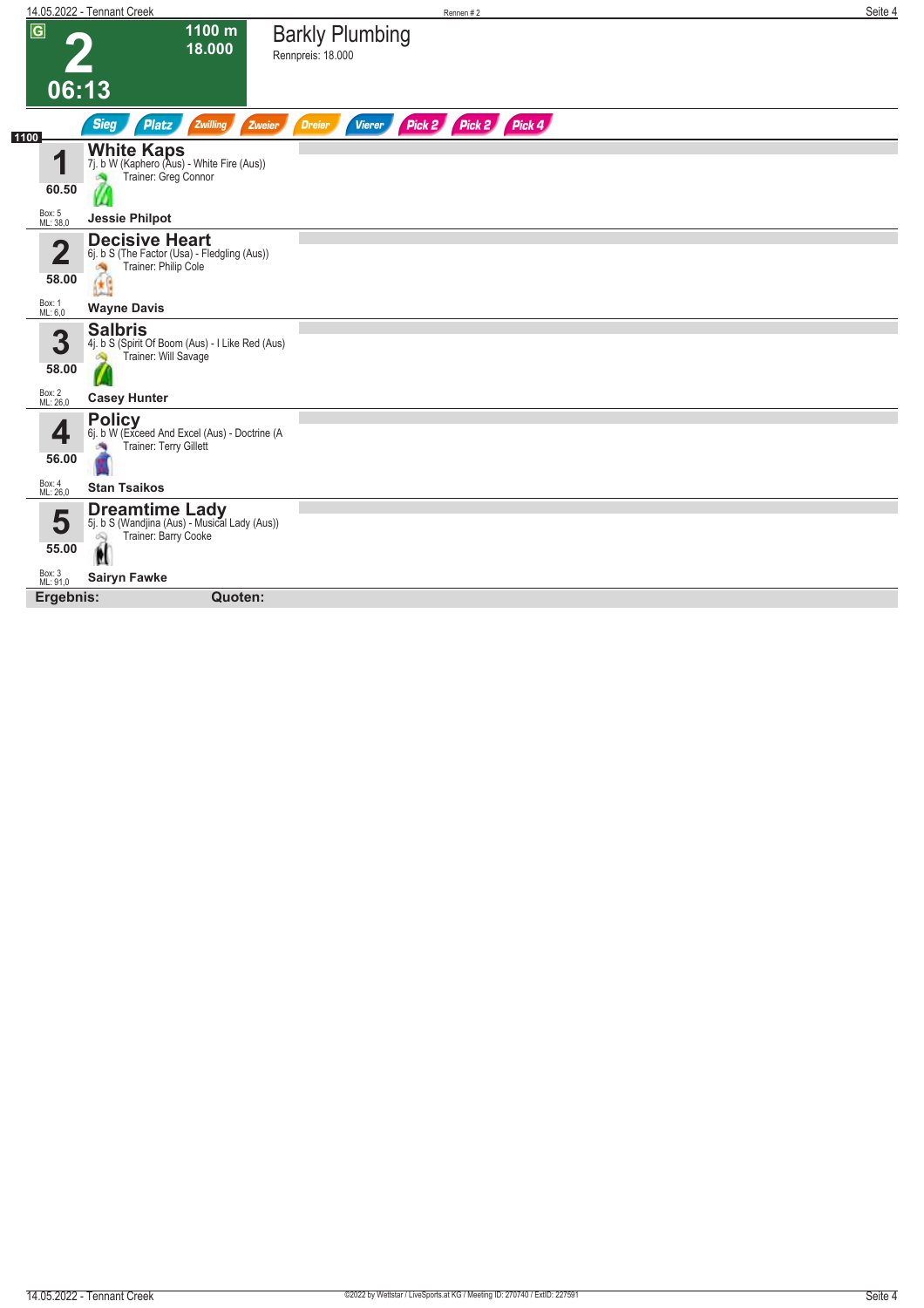|                         | 14.05.2022 - Tennant Creek                                                                     | Rennen#3                                                      | Seite 5 |
|-------------------------|------------------------------------------------------------------------------------------------|---------------------------------------------------------------|---------|
| $\overline{G}$          | 1000 m<br>18.000                                                                               | T & J Contractors Mdn Plate<br>Rennpreis: 18.000              |         |
|                         |                                                                                                |                                                               |         |
|                         | 06:52                                                                                          |                                                               |         |
| 1000                    | <b>Sieg</b><br>Zwilling<br><b>Platz</b><br>Zweier                                              | Pick 2 Pick 2 Pick 4 Pick 4<br><b>Vierer</b><br><b>Dreier</b> |         |
| 4                       | <b>Redenzo Lad</b><br>4j. ch W (Foxwedge (Aus) - Shantung (Aus))<br>Trainer: Will Savage       |                                                               |         |
| 59.00                   |                                                                                                |                                                               |         |
| Box: 5<br>ML: 185,0     | <b>Casey Hunter</b>                                                                            |                                                               |         |
| $\overline{\mathbf{2}}$ | <b>Shortball</b><br>4j. b W (Delago Deluxe (Aus) - Orphrey (Aus))<br>Trainer: Barry Cooke<br>Q |                                                               |         |
| 59.00                   | Ń                                                                                              |                                                               |         |
| Box: 2<br>ML: 44,0      | <b>Wayne Davis</b>                                                                             |                                                               |         |
| 3                       | Above Everage<br>3j. b W (More Than Ready (Usa) - Everage (A<br>Trainer: Jess Gleeson<br>×     |                                                               |         |
| 58.50                   |                                                                                                |                                                               |         |
| Box: 1<br>ML: 11,0      | <b>Jessie Philpot</b>                                                                          |                                                               |         |
| Д                       | <b>Saiken</b><br>3j. ch W (Mikki Isle (Jpn) - Reconstruct (Nz))<br>Trainer: Will Savage<br>Q   |                                                               |         |
| 58.50                   |                                                                                                |                                                               |         |
| Box: 4<br>ML: 7,0       | <b>Paul Denton</b>                                                                             |                                                               |         |
| 5                       | <b>Gabriana</b><br>4j. br S (Sebring (Aus) - Tariana (Aus))<br>Trainer: Terry Gillett<br>淌     |                                                               |         |
| 57.00                   |                                                                                                |                                                               |         |
| Box: 3<br>ML: 48,0      | <b>Stan Tsaikos</b>                                                                            |                                                               |         |
| Ergebnis:               | Quoten:                                                                                        |                                                               |         |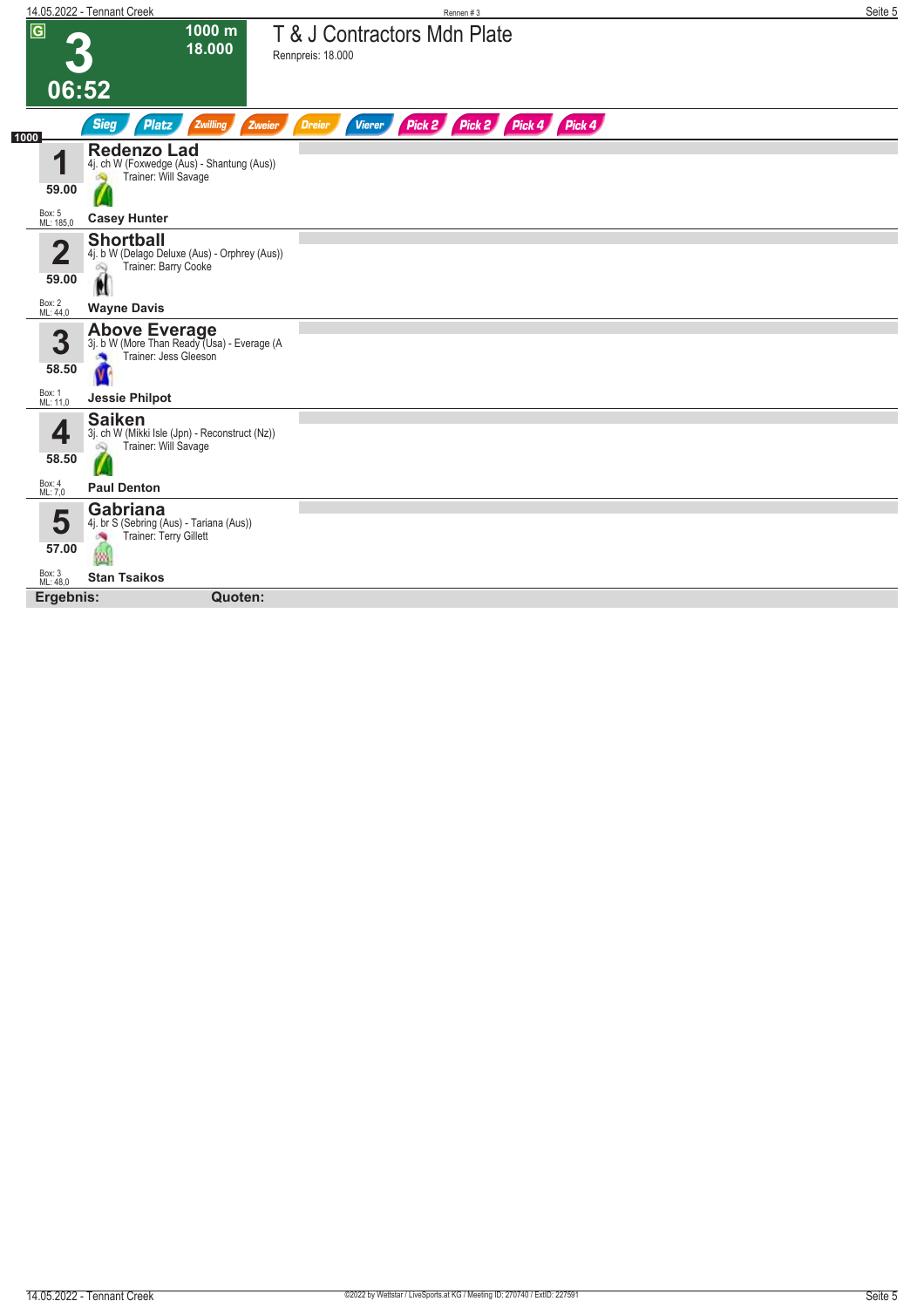|                     | 14.05.2022 - Tennant Creek                                                                         | Rennen #4                                                               | Seite 6 |
|---------------------|----------------------------------------------------------------------------------------------------|-------------------------------------------------------------------------|---------|
| $\sqrt{G}$          | 1450 m<br>18.000                                                                                   | <b>Ronin Security Technologies-64</b><br>Rennpreis: 18.000              |         |
|                     | 07:34                                                                                              |                                                                         |         |
| 1450                | <b>Sieg</b><br>Zwilling<br><b>Platz</b><br>Zweier                                                  | Pick 2<br>Pick 2 Pick 3 Pick 4 Pick 4<br><b>Vierer</b><br><b>Dreier</b> |         |
| ◢                   | <b>Sedona</b><br>5j. b W (Bel Esprit (Aus) - Sacred Point (Aus))<br>Trainer: Philip Cole           |                                                                         |         |
| 59.50               |                                                                                                    |                                                                         |         |
| Box: 3<br>ML: 195,0 | <b>Wayne Davis</b>                                                                                 |                                                                         |         |
| 2<br>59.00          | <b>Bolt I Am</b><br>8j. b W (Myboycharlie (Ire) - Secret Sister (Aus<br>Trainer: Kym Healy<br>đ.   |                                                                         |         |
| Box: 5<br>ML: 44,0  | <b>Sairyn Fawke</b>                                                                                |                                                                         |         |
| 3<br>57.00          | <b>Dataset</b><br>6j. b W (I Am Invincible (Aus) - Tabulated (Aus<br>Trainer: Jess Gleeson<br>dia. |                                                                         |         |
| Box: 4<br>ML: 9,0   | <b>Jessie Philpot</b>                                                                              |                                                                         |         |
| $\sqrt{2}$<br>57.00 | Halogem<br>8j. br W (Sebring (Aus) - Flawless Gem (Aus))<br>Trainer: Jess Gleeson                  |                                                                         |         |
| Box: 1<br>ML: 8,0   | <b>Paul Denton</b>                                                                                 |                                                                         |         |
| 5                   | <b>Southern Bolt</b><br>7j. b W (Denman (Aus) - Miss Motown (Nz))<br>Trainer: Garry Lefoe          |                                                                         |         |
| 55.50               |                                                                                                    |                                                                         |         |
| Box: 2<br>ML: 44,0  | <b>Casey Hunter</b>                                                                                |                                                                         |         |
| Ergebnis:           | Quoten:                                                                                            |                                                                         |         |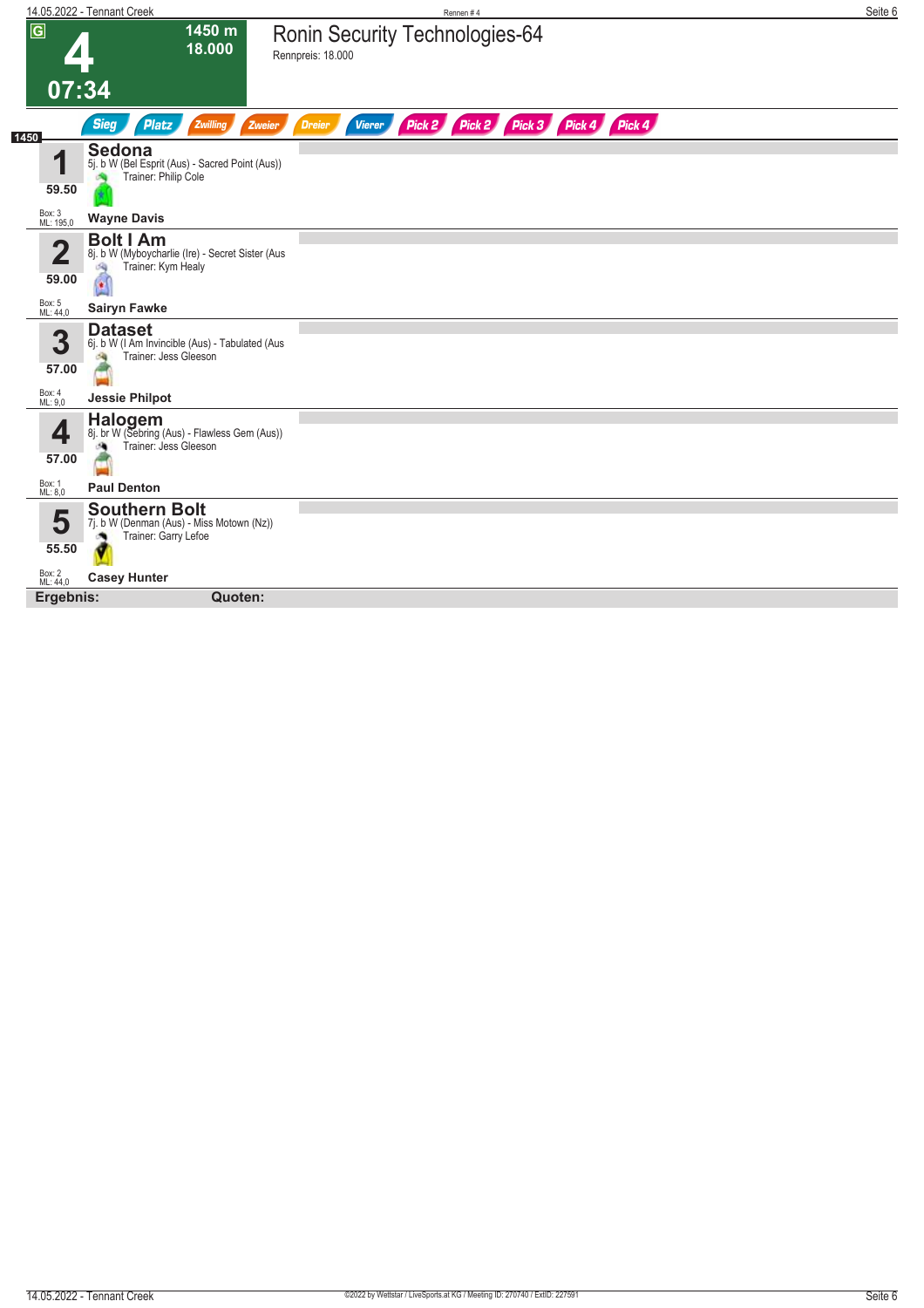|                       | 14.05.2022 - Tennant Creek                                                                        | Rennen#5                                                      | Seite 7 |
|-----------------------|---------------------------------------------------------------------------------------------------|---------------------------------------------------------------|---------|
| $\sqrt{G}$            | 1200 m<br>20.000                                                                                  | Denis Staunton Memorial Cup-70<br>Rennpreis: 20.000           |         |
| 08:09                 |                                                                                                   |                                                               |         |
| 1200                  | <b>Sieg</b><br>Zwilling<br><b>Platz</b><br>Zweier                                                 | Pick 2 Pick 2 Pick 3 Pick 4<br><b>Dreier</b><br><b>Vierer</b> |         |
| И                     | <b>Bull Market</b><br>7j. b W (Written Tycoon (Aus) - Zals (Nz))<br>Trainer: Angela Forster       |                                                               |         |
| 59.50                 | H                                                                                                 |                                                               |         |
| Box: 1<br>ML: 4,0     | <b>Sairyn Fawke</b>                                                                               |                                                               |         |
| $\mathbf{D}$<br>58.50 | <b>New Roman</b><br>5j. ch W (Written Tycoon (Aus) - The Bay Rod<br>Trainer: Kerry Petrick<br>A   |                                                               |         |
|                       | M                                                                                                 |                                                               |         |
| Box: 4<br>ML: 4,0     | <b>Casey Hunter</b>                                                                               |                                                               |         |
| 3<br>55.00            | <b>Valenciano</b><br>6j. b S (Darci Brahma (Nz) - Lucky We Leica (<br>Trainer: Barry Cooke<br>Q   |                                                               |         |
| Box: 5<br>ML: 31,0    | H<br><b>Paul Denton</b>                                                                           |                                                               |         |
| 4<br>55.00            | <b>Shift The Risk</b><br>5j. b W (Reward For Effort (Aus) - Gotta Danc<br>Trainer: Kym Healy<br>æ |                                                               |         |
| Box: 2<br>ML: 6,0     | <b>Wayne Davis</b>                                                                                |                                                               |         |
| 5                     | <b>Me Cabo</b><br>6j. ch W (Fighting Sun (Aus) - In With The Ne<br>Trainer: Greg Connor           |                                                               |         |
| 55.00                 |                                                                                                   |                                                               |         |
| Box: 3<br>ML: 48,0    | <b>Jessie Philpot</b>                                                                             |                                                               |         |
| Ergebnis:             | Quoten:                                                                                           |                                                               |         |